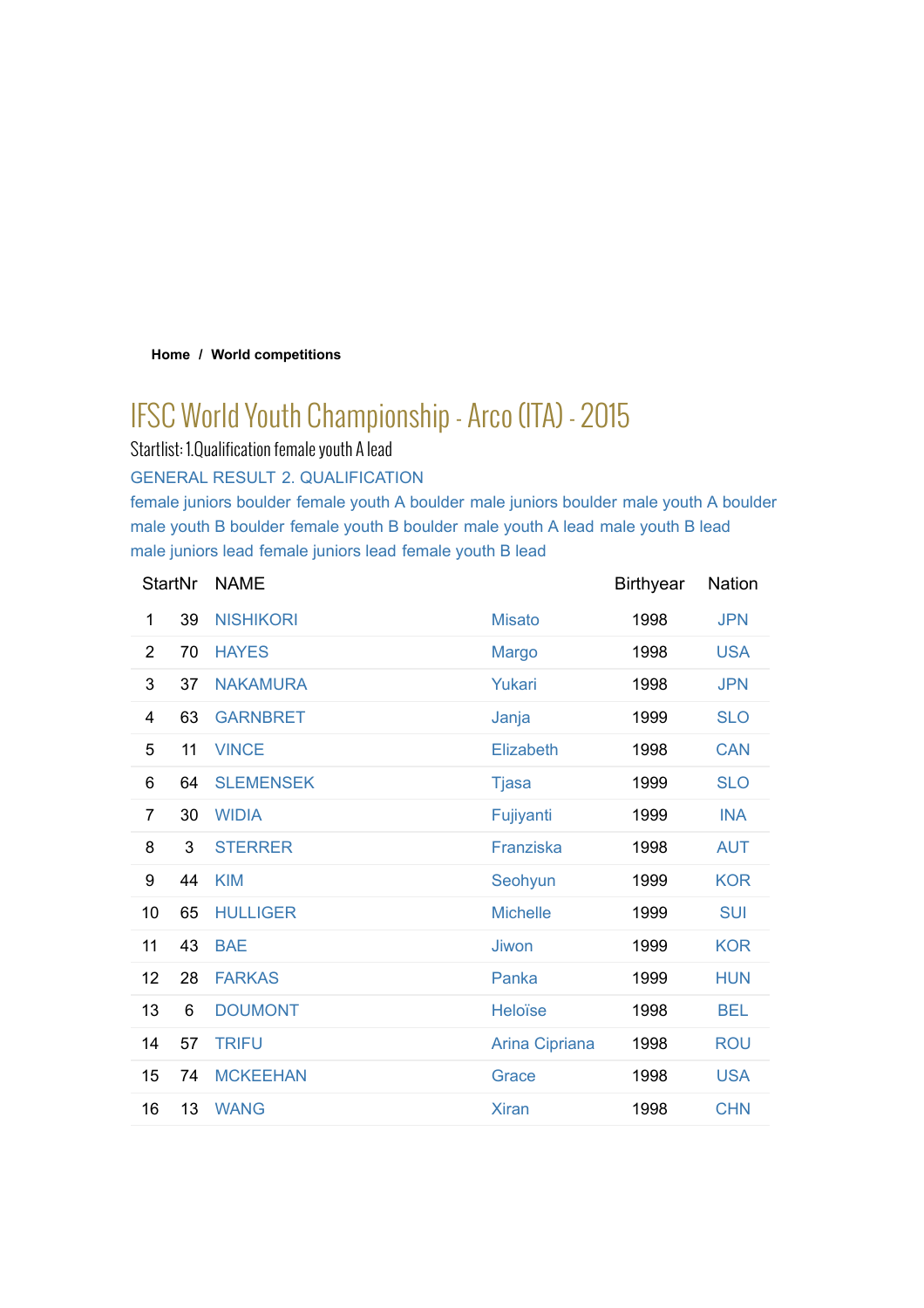|    | <b>StartNr</b> | <b>NAME</b>             |                    | <b>Birthyear</b> | Nation     |
|----|----------------|-------------------------|--------------------|------------------|------------|
| 17 | 26             | <b>HOLFELD</b>          | Johanna            | 1999             | <b>GER</b> |
| 18 | 60             | <b>MUSIENKO</b>         | <b>Mariia</b>      | 1998             | <b>RUS</b> |
| 19 | $\mathbf{1}$   | <b>BECERRA</b>          | <b>Rocio Ailen</b> | 1999             | <b>ARG</b> |
| 20 | 24             | <b>SLANEY</b>           | Hannah             | 1999             | <b>GBR</b> |
| 21 | 23             | <b>KINGHORN</b>         | Rebecca            | 1999             | <b>GBR</b> |
| 22 | 17             | <b>VLCKOVA</b>          | <b>Eliska</b>      | 1998             | <b>CZE</b> |
| 23 | 55             | <b>KUPS</b>             | Ida                | 1999             | <b>POL</b> |
| 24 | 36             | <b>SCOLARIS</b>         | <b>Ilaria</b>      | 1998             | <b>ITA</b> |
| 25 | 61             | <b>KAN</b>              | <b>Daria</b>       | 1998             | <b>RUS</b> |
| 26 | 62             | <b>DUBINKINA</b>        | Juliia             | 1998             | <b>RUS</b> |
| 27 | 52             | <b>TOMIC</b>            | Lydia              | 1998             | <b>NZL</b> |
| 28 | 42             | <b>TEREKHOVA</b>        | <b>Mariya</b>      | 1999             | <b>KAZ</b> |
| 29 | 46             | <b>SOTO UGARTE</b>      | María José         | 1999             | <b>MEX</b> |
| 30 | 8              | <b>LEBLANC- LIMOGES</b> | Mia                | 1999             | <b>CAN</b> |
| 31 | 68             | <b>FUX</b>              | <b>Evelyne</b>     | 1998             | <b>SUI</b> |
| 32 | 47             | <b>SCHREURS</b>         | <b>Pauline</b>     | 1998             | <b>NED</b> |
| 33 | 71             | <b>TRINIDAD</b>         | <b>Sidney</b>      | 1999             | <b>USA</b> |
| 34 | 54             | <b>FRIEND</b>           | <b>Ruby</b>        | 1999             | <b>NZL</b> |
| 35 | 32             | <b>BER</b>              | Adi                | 1999             | <b>ISR</b> |
| 36 | 31             | <b>ARAMIDEH</b>         | <b>Mina</b>        | 1998             | IRI        |
| 37 |                | 59 PANTELEEVA           | <b>Iuliia</b>      | 1998             | <b>RUS</b> |
| 38 | 66             | <b>RING</b>             | Alina              | 1998             | <b>SUI</b> |
| 39 | 35             | <b>DE MARTINI</b>       | Lisa               | 1998             | <b>ITA</b> |
| 40 | 20             | <b>RENGIFO</b>          | <b>Dharmak</b>     | 1999             | ECU        |
| 41 | 53             | <b>VAN DEN HURK</b>     | Sarah              | 1998             | <b>NZL</b> |
| 42 | $\overline{2}$ | <b>MCKENZIE</b>         | <b>Sarah</b>       | 1998             | <b>AUS</b> |
| 43 | 72             | <b>BUHRFEIND</b>        | <b>Claire</b>      | 1998             | <b>USA</b> |
| 44 | 67             | <b>BRINKMANN</b>        | Joanne             | 1998             | <b>SUI</b> |
| 45 | 9              | <b>MASSULLO</b>         | Julia              | 1999             | <b>CAN</b> |
| 46 | 19             | <b>TEILMANN AALUND</b>  | Primula            | 1998             | <b>DEN</b> |
| 47 | 56             | <b>SALWINSKA</b>        | <b>Barbara</b>     | 1999             | <b>POL</b> |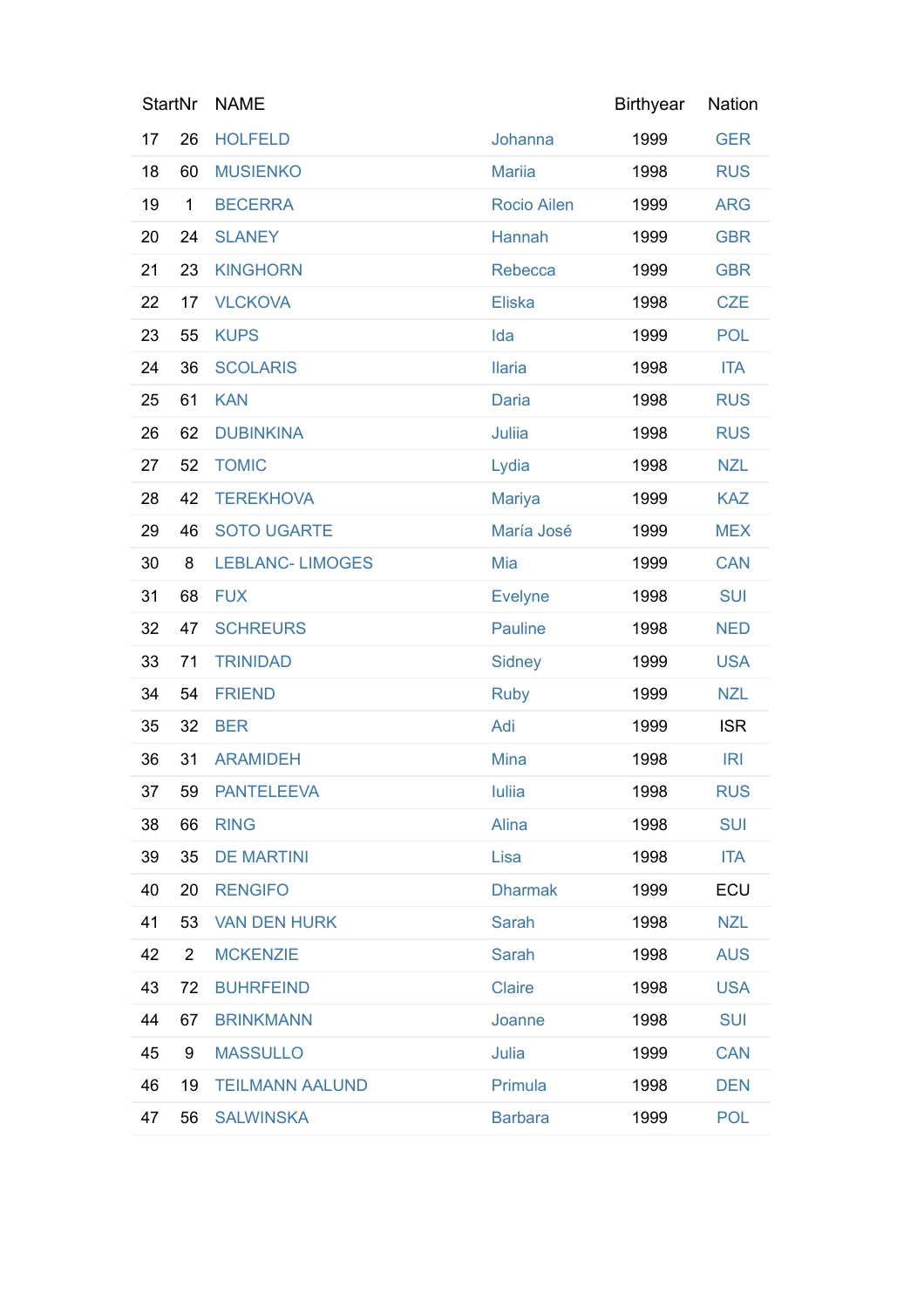| <b>StartNr</b> |                         | <b>NAME</b>                |                  | <b>Birthyear</b> | Nation     |
|----------------|-------------------------|----------------------------|------------------|------------------|------------|
| 48             | 34                      | <b>SCROCCARO</b>           | Eva              | 1998             | <b>ITA</b> |
| 49             | 14                      | <b>MATUSOVA</b>            | <b>Michaela</b>  | 1999             | <b>CZE</b> |
| 50             | 12                      | <b>SHI</b>                 | Yu               | 1999             | <b>CHN</b> |
| 51             | 38                      | <b>TAJIMA</b>              | Aika             | 1998             | <b>JPN</b> |
| 52             | 58                      | <b>VEIGA</b>               | <b>Sabrina</b>   | 1999             | <b>RSA</b> |
| 53             | 75                      | <b>PERKINS</b>             | <b>Victoria</b>  | 1998             | <b>USA</b> |
| 54             | 50                      | <b>HANSEN</b>              | <b>Bergljot</b>  | 1999             | <b>NOR</b> |
| 55             | 10                      | <b>THOMPSON</b>            | Eva              | 1998             | <b>CAN</b> |
| 56             | 69                      | <b>SHCHELOKOVA</b>         | <b>Mariia</b>    | 1999             | <b>UKR</b> |
| 57             | 15                      | <b>SIMKOVA</b>             | Veronika         | 1998             | <b>CZE</b> |
| 58             | 18                      | <b>KORSGAARD</b>           | Annika           | 1998             | <b>DEN</b> |
| 59             | 45                      | <b>ALONSO RIQUELME</b>     | <b>Mariana</b>   | 1999             | <b>MEX</b> |
| 60             | $\overline{\mathbf{4}}$ | <b>STÖCKLER</b>            | Laura            | 1999             | <b>AUT</b> |
| 61             | $\overline{7}$          | <b>CLAES</b>               | Elfe             | 1999             | <b>BEL</b> |
| 62             | 33                      | <b>GOLLO</b>               | Asja             | 1999             | <b>ITA</b> |
| 63             | 16                      | <b>SULCOVA</b>             | Anna             | 1998             | <b>CZE</b> |
| 64             | 27                      | <b>RAUBERGER</b>           | Sophie           | 1998             | <b>GER</b> |
| 65             | 73                      | <b>COSTANZA</b>            | <b>Melina</b>    | 1999             | <b>USA</b> |
| 66             | 51                      | <b>WHITEHEAD</b>           | Lucy             | 1999             | <b>NZL</b> |
| 67             | 40                      | <b>AGAMBAYEVA</b>          | <b>Margarita</b> | 1999             | <b>KAZ</b> |
| 68             | 48                      | <b>VAN DER MEER</b>        | Lynn             | 1999             | <b>NED</b> |
| 69             | 41                      | <b>IBRAIMBAYEVA</b>        | Aidana           | 1999             | <b>KAZ</b> |
| 70             | 5                       | <b>FÄRBER</b>              | Johanna          | 1998             | <b>AUT</b> |
| 71             | 22                      | RUÍZ DE LARRAMENDI ARANGOA | <b>Muriel</b>    | 1999             | <b>ESP</b> |
| 72             | 21                      | <b>HARO</b>                | Domenica         | 1999             | ECU        |
| 73             | 49                      | <b>KVANDAHL</b>            | Lisa-Marie       | 1999             | <b>NOR</b> |

 $\sim$   $\sim$   $\sim$ 

## **ANTI-DOPING**

- World Anti-Doping-Agency
- Therapeutic Use Exemption

# **IFSC**

 $\frac{1}{4}$  .

### **IFSC PARTMERS**

- $\frac{1}{2}$  Members news
- $\frac{1}{1}$  Structure